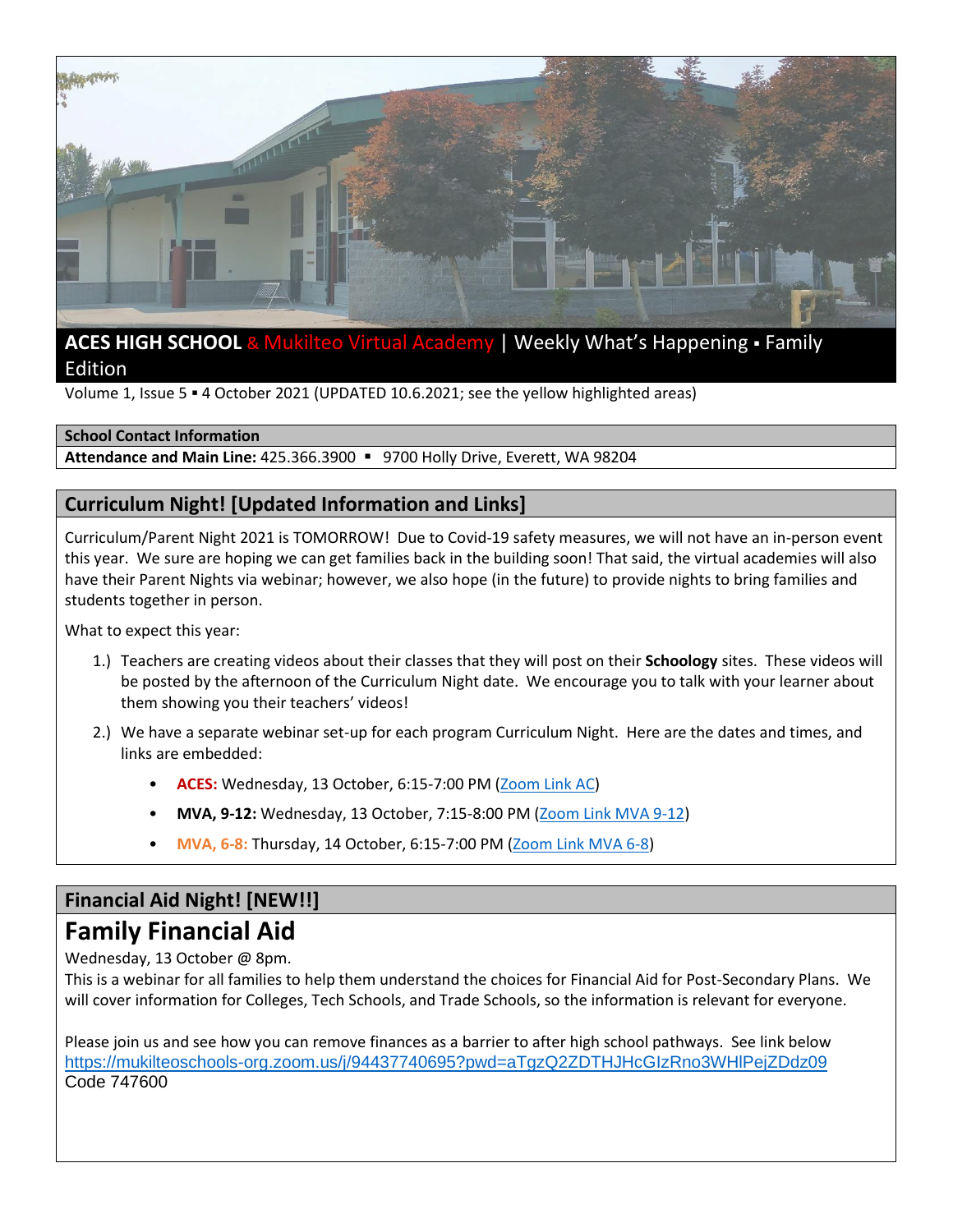#### **Panorama Survey**



As part of Mukilteo School District's commitment to supporting the well-being of staff, students, and their families, we are using Panorama's social-emotional well-being surveys. This survey opens to students and families on **Monday, 4 October** and closes **on Friday, 22 October**. Participating is optional, but it is highly encouraged as it will provide valuable data to help gather perceptions and needs to improve supports for students and families. For students to access the survey, please visit the

Student Portal [\(click here](https://www.mukilteoschools.org/domain/22)) and find the "Social Emotional Learning" tile (see photo connected to this blurb). The Panorama family perception link will be sent out later today in a district message, but we will share that link again with you in the next Issue of the Family Update. We don't have that link at the moment.

A student's "access code" to Panorama is their **Student ID number**.

PANORAMA Mukilteo School District Welcome! Enter your access code here: Enter

## **Healthy Youth Survey**

SURVEY

The Healthy Youth Survey (HYS) is **TOMORROW** and is an optional survey that is administered every healthy two (2) years to students Grades 6, 8, 10, and 12. The HYS helps inform schools and districts about the personal choices students are making so that we can create supports/resources based on the information we learn. The survey is COMPLETELY ANONYMOUS. The HYS is sponsored by OSPI,

Health Care Authority, Washington Department of Health, and the Liquor and Cannabis Board. We highly encourage students to take this survey.

- **ACES:** ACES students will take the Healthy Youth Survey during Focus (Per. 5) on Wednesday, 13 October. This survey will be administered through an online delivery model.
- **MVA 9-12:** MVA 9-12 students will NOT be taking the Healthy Youth Survey this year. Students in the MVA 9- 12 program will take the HYS in two (2) years during its next cycle.
- **MSDLP 6-8:** MVA 6-8 students will take the Healthy Youth Survey during their asynchronous learning (2:00- 2:45 PM) time on Wednesday, 13 October. The link will be shared on your learner's Period 1 Schoology page. [Click here for the link for 6 and 7 Grade](https://s.askhys.net/?s=2F9BA1) and [Click here for the link to 8](https://s.askhys.net/?s=2F9B9F)<sup>th</sup> Grade.

For more detailed information about the Washington State Healthy Youth Survey 2021 you can find it on the front page of our website under the **Announcements**.

# **SBA [REPEAT AND UPDATE}**

The smarted balanced assessment is a state and federal accountability test, but also a way for students to demonstrate proficiency for graduation. The SBA continues to be the number one way that students meet this graduation requirement.

We strongly encourage students and families to opt into the SBA test this year for a couple of reasons; 1) is a shortened version of the regular test; and 2) some parts of the test have been removed to make it a more simplified test.

• **ACES [CORRECTED DATES]-** ELA test on 26 October, Math test on 27 October, and the Science test on 3 November.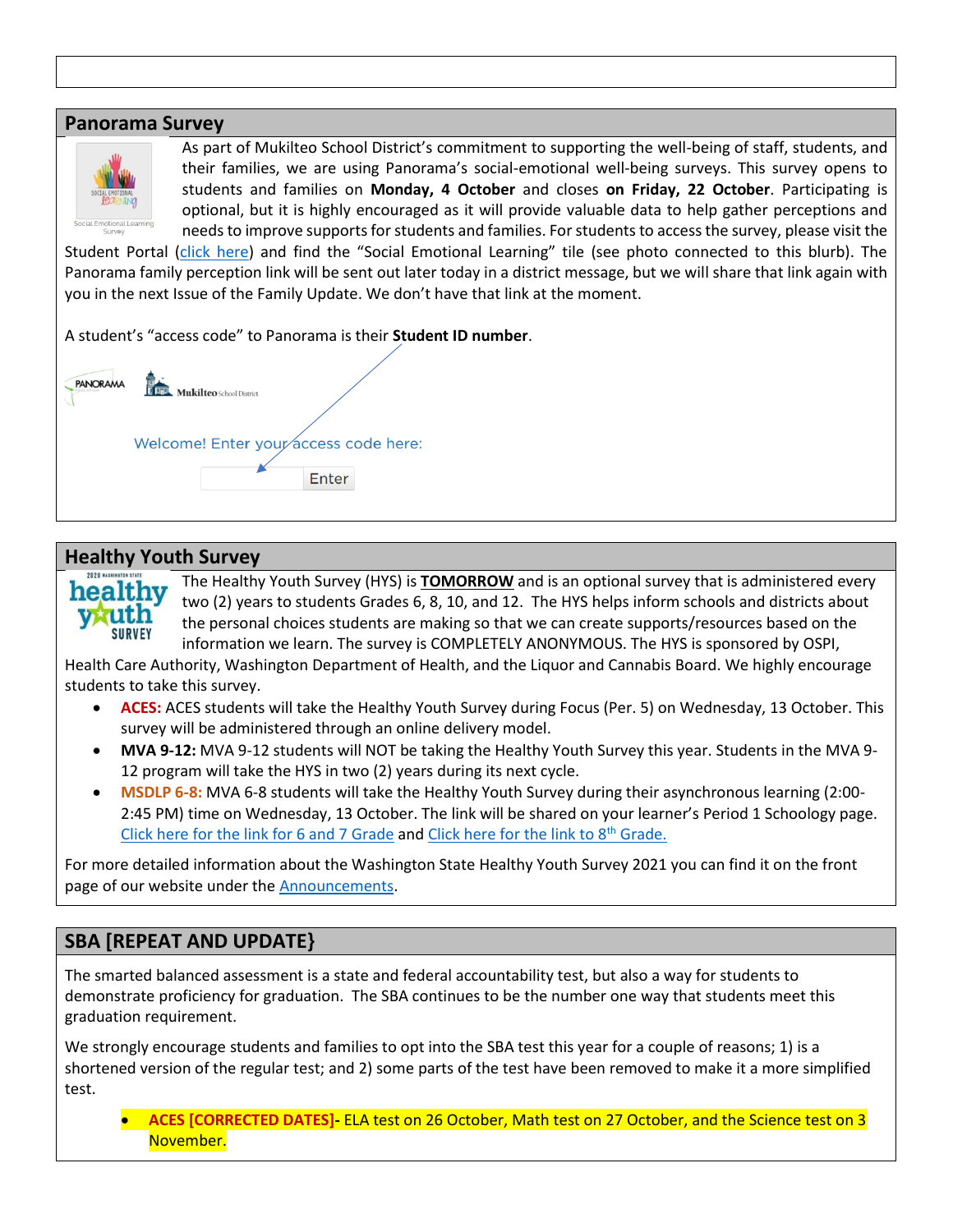We are working on a schedule that best meets the needs of our students. That said, the test will be in the morning on those dates and students need to be in their classes no later than 8:00 AM. School begins at 7:30 AM.

- MVA 9-12-If your home school is **ACES**, ELA test on 2 November and Math test on 3 November.
- MVA 9-12- If your home school is Kamiak, ELA test on 26 Oct and Math test on 27 October.
- **MVA 9-12** If your home school is **Mariner**, ELA test on 2 November and Math test on 3 November. The Grade 9 Science Test is on 1 November and 3 November.
- The test time for both schools is 7:20-9:00 AM.
- Students who are taking the SBA on these dates with their home school will access their class work asynchronously. Please let us know if you are planning on participating. We will send out more information about testing in the next issue.
- We are working on a survey to form for all students eligible to take the SBA. Home schools needs commitments from MVA families that their learner will show up for the SBA assessment. Please be looking for that survey soon.

## **Student Password Changes**



Still have the district issued summer reset password (that is, Pw(Birthdate)? You need to change your password this week! Please go to the Students Portal [\(click here](https://www.mukilteoschools.org/domain/22)) and find the "Change Your Password" tile (see photo connected to this blurb). Follow the instructions to change your password and then keep that password safe!

# **MVA 6-12 | Getting Lunches at Your Home School**

We've had a lot of questions from our virtual families about getting lunches at their home schools.

Here are the lunch times at our Middle and High School partners that best align with MVA 6-8 and MVA 9-12 lunch periods.

**When you arrive to your home school, please check-in at the Main Office before heading to the lunchroom.** 

| <b>HIGH SCHOOLS</b>               |                            |                              |  |
|-----------------------------------|----------------------------|------------------------------|--|
| MVA 9-12 Lunch is 12:25 – 1:00 PM |                            |                              |  |
| ACES: 11:40-12:10                 | KAMIAK: Lunch C 12:30-1:00 | MARINER: Lunch C 11:30-12:00 |  |

| <b>MIDDLE SCHOOLS</b>           |                         |                         |  |
|---------------------------------|-------------------------|-------------------------|--|
| MVA 6-8 Lunch is 10:40-11:25 AM |                         |                         |  |
| EX: Lunch B 10:50 - 11:20       | HP: Lunch B 11:12-12:42 | OV: Lunch B 11:09-11:39 |  |
|                                 | VO: Lunch A 11:10-11:40 |                         |  |

## **Family Access to Schoology**

If you are needing assistance with setting up Schoology or have questions please [click here](https://www.mukilteoschools.org/Page/14919) and you will be linked directly to the Mukilteo School District Schoology information page. Please also see District communication on getting access to Schoology. Codes were sent specific to your learner.

# **Thoughts from Kimberly**

The days are already getting darker, and Daylight Savings time is about ready to end (2:00 AM on Sunday, 7 November). No matter how dark the days get, remember YOU ARE THE LIGHT. WE ARE THE LIGHT. We shine into the lives of our learners; we shine it into the lives of each other. BE the light in someone's life this week. BE that